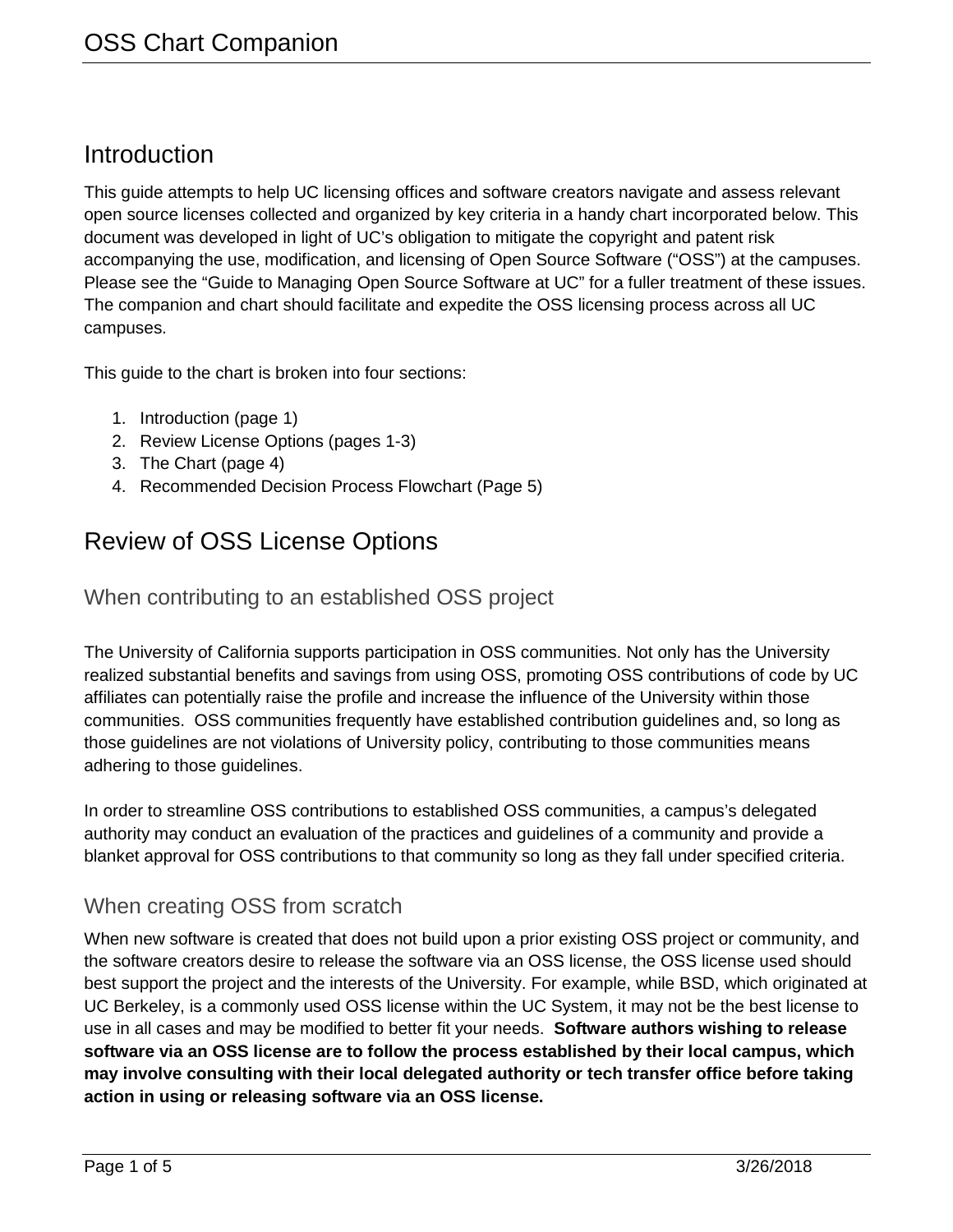# Consult the OSS Chart

Use and distribution of software via an OSS license (or redistribution of third party OSS) must comply with the terms of relevant OSS license(s). Not all OSS licenses are alike! Some OSS licenses (socalled "permissive" OSS licenses such as the BSD and MIT licenses) will allow licensees to use, modify, and redistribute the code with little restriction, while leaving no proprietary control to UC. Other OSS licenses require that, should the licensee subsequently want to distribute any modified or unmodified code, it be licensed only under the same form of license ("hereditary" is one term for these licenses). And yet other OSS licenses not only require the licensee to grant a license to its copyrights embodied in the code, but also grant to all subsequent users rights to any necessary patent of the licensor, whether existing or patents arising in the future; in this Guide we'll call these Patent Rights Granting Licenses. Prime examples of patent rights granting licenses are GPL v.3.0 and Apache 2.0.

The attached chart provides an at-a-glance view of the most commonly used OSS licenses and circumstances in which developers might use or distribute OSS software. The most recommended licenses for use are listed first, and moving down the chart, certain complications arise with other licenses. Note the following footnotes: "H" indicates that the license is "hereditary", and "PG" indicates that the patent is "patent-granting".

## The Intent of the Legend (green vs yellow vs red boxes)

The color assigned to any given OSS license is intended to provide merely a high level assessment of the relative risk that use of a particular OSS license will violate UC Policies -- it does not take into account the commercial value of the software nor whether OSS licensing and/or which particular OSS license is an appropriate licensing scheme given the particular software at hand. For example, while it is possible an OSS license designated in green may be inappropriate to use in some cases, the chances such OSS license violates UC Policy is relatively low and it is likely the conversation with the delegated authority, if necessary, will be short. In contrast, the discussion may be longer and the analysis more complex when an OSS license designated in yellow or red are implicated. It is possible that considerable effort will have to be expended by the Tech Transfer / Copyright / Patent Office of the University, perhaps in coordination with the Office of General Counsel, to evaluate the risk to the University and its intellectual property rights. The red boxes are intended to highlight those OSS licenses that will be considered only in rare circumstances wherein the benefit to the University are great and the associated risks are acceptable by the UC administration having authority to accept such risks.

If you are using software internally within UC under a Patent Rights Granting License (such as GPL-3.0), with no intention of external distribution (outside of UC), add the following required Internal Use Notice:

*For internal University of California use only; distribution outside of UC must be consistent with UC Guidelines for Using, Contributing to and Distributing Open Source Software [insert url]; contact [responsible Copyright Office, including email and phone contact information] with questions.*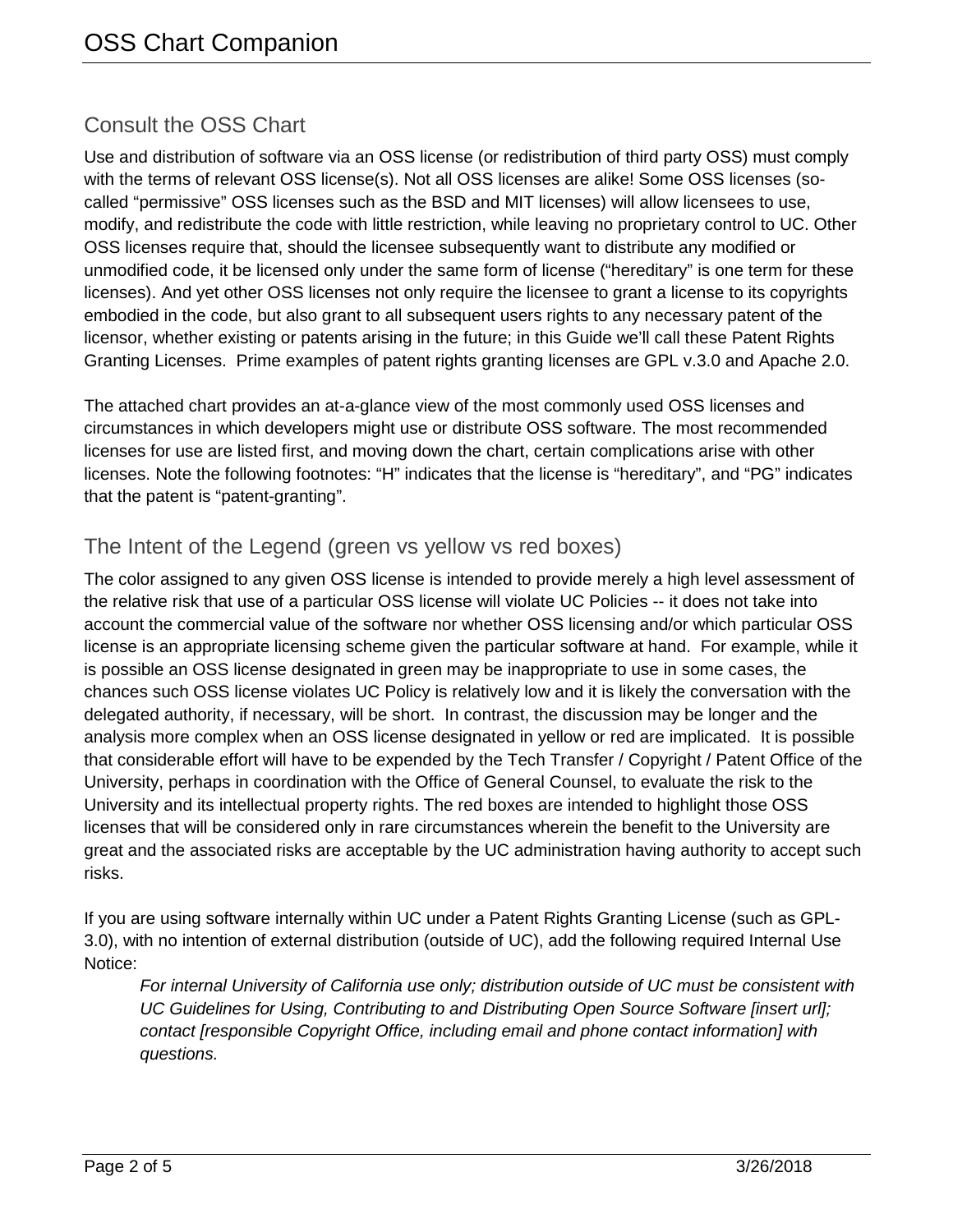#### (L)GPL "Any later version" clarification

The GPL and LGPL licenses sometimes include an "any later version" clause, which indicates that the software is effectively dual-Licensed as version 2.0 (green) and 3.0 (red). (Theoretically, also 4.0 and higher.) If creating a derivative work with this language, specify 'version 2.0 only' in your project's copyright statement, or take steps to mitigate the risks of distributing software marked 'any later version'. (Refer to "Guide to Managing Open Source Software at UC.")

In all cases where OSS licenses are implicated, refer to your local campus's guidelines and consult your local campus Tech Transfer / Copyright / Patent Office for further assistance.

(See next page)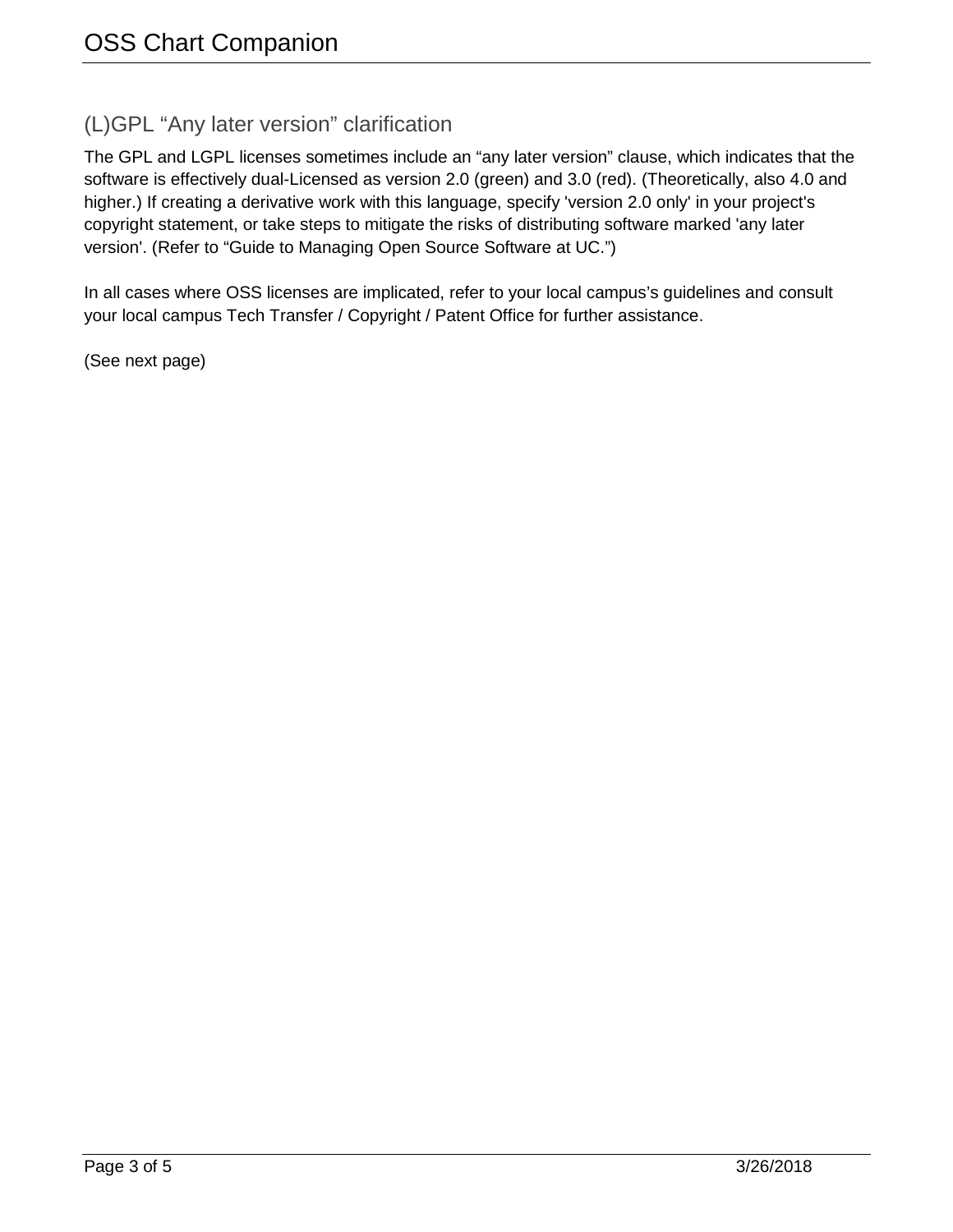|                                                                                                                    | <b>Internal</b> use (at UC)                           |                                                                        | <b>External distribution (outside UC)</b> |                  |                                            |                                      |
|--------------------------------------------------------------------------------------------------------------------|-------------------------------------------------------|------------------------------------------------------------------------|-------------------------------------------|------------------|--------------------------------------------|--------------------------------------|
| <b>OSS Licenses</b>                                                                                                | OSS<br><b>Unmodified</b>                              | <b>OSS with Bug</b><br>Fixes or<br><b>Otherwise</b><br><b>Modified</b> | <b>OSS</b><br><b>Unmodified</b>           | <b>Bug Fixes</b> | OSS<br><b>Otherwise</b><br><b>Modified</b> | <b>OSS</b><br>function calls<br>only |
| <b>BSD</b> (Berkeley Software<br>Distribution)<br>Must retain © notice                                             | Low Risk                                              | <b>Low Risk</b>                                                        | Low Risk                                  | Low Risk         | Low Risk                                   | Low Risk                             |
| MIT<br>Must include original © notice                                                                              | Low Risk                                              | <b>Low Risk</b>                                                        | <b>Low Risk</b>                           | Low Risk         | <b>Low Risk</b>                            | <b>Low Risk</b>                      |
| Apache 1.x (not 2.0 or later)<br>Must reproduce original ©<br>notice                                               | Low Risk                                              | Low Risk                                                               | <b>Low Risk</b>                           | <b>Low Risk</b>  | <b>Low Risk</b>                            | Low Risk                             |
| GPL 1.x / 2.x, or LGPL 2.x<br>(GNU General Public<br>License) – but $not 3.0$ or<br>"any later version" of GPL $H$ | Low Risk                                              | Low Risk                                                               | <b>Low Risk</b>                           | <b>Low Risk</b>  | <b>Low Risk</b>                            | <b>Low Risk</b>                      |
| <b>Educational Community</b><br>License v2.0 (ECL-2.0)<br>$PG, H^*$                                                | <b>Low Risk</b>                                       | Low Risk                                                               | <b>Low Risk</b>                           | Low Risk         | Low Risk                                   | Low Risk                             |
| Apache 2.0<br>$PG, H^*$                                                                                            | Low Risk with<br><b>Internal Use</b><br><b>Notice</b> | Low Risk with<br><b>Internal Use</b><br><b>Notice</b>                  | Low Risk                                  | Low Risk         | <b>Moderate</b><br><b>Risk</b>             | Low Risk                             |
| <b>Eclipse Public License 1.0</b><br>and 2.0<br>PG, H                                                              | Low Risk with<br><b>Internal Use</b><br><b>Notice</b> | Low Risk with<br><b>Internal Use</b><br><b>Notice</b>                  | Low Risk                                  | Low Risk         | <b>Moderate</b><br><b>Risk</b>             | Low Risk                             |
| MPL 2.0 (Mozilla Public<br>License)<br>PG, H                                                                       | Low Risk with<br><b>Internal Use</b><br>Notice        | Low Risk w/ Bug<br><b>Fixes ONLY</b>                                   | Low Risk                                  | Low Risk         | <b>Moderate</b><br><b>Risk</b>             | <b>Moderate</b><br><b>Risk</b>       |
| <b>Affero General Public</b><br>License (AGPL) 3.0<br>PG, H                                                        | Low Risk with<br><b>Internal Use</b><br><b>Notice</b> | Low Risk with<br><b>Internal Use</b><br><b>Notice</b>                  | <b>High Risk</b>                          | <b>High Risk</b> | <b>High Risk</b>                           | <b>Moderate</b><br><b>Risk</b>       |
| GPL 3.0 or LGPL 3.0 (GNU<br>General Public License)<br>PG, H                                                       | Low Risk with<br><b>Internal Use</b><br><b>Notice</b> | Low Risk with<br><b>Internal Use</b><br><b>Notice</b>                  | <b>High Risk</b>                          | <b>High Risk</b> | <b>High Risk</b>                           | <b>High Risk</b>                     |
| <b>Other OSS Licenses</b>                                                                                          | <b>Contact Licensing Office</b>                       |                                                                        |                                           |                  |                                            |                                      |

#### **Open Source Software ("OSS") at UC: Use and Redistribution of Modified & Unmodified OSS**

**Legend** – colors are intended to guide the delegated authority through levels of potential risk regarding these OSS licenses. All OSS licensing of Regents-owned copyrights *requires* approval of the appropriate delegated authority, regardless of the "risk" categories.

GREEN [Low Risk] **YELLOW [Moderate Risk]** RED [High Risk]

*PG* is a "patent-granting" OSS license

*H* is a "hereditary" OSS license (sometimes referred to as viral)

\*The heredity requirement may be overridden for derivative works in accordance with section 4 of Apache 2.0 and ECL 2.0 (i.e., it is possible add your own copyright statement to your modifications).